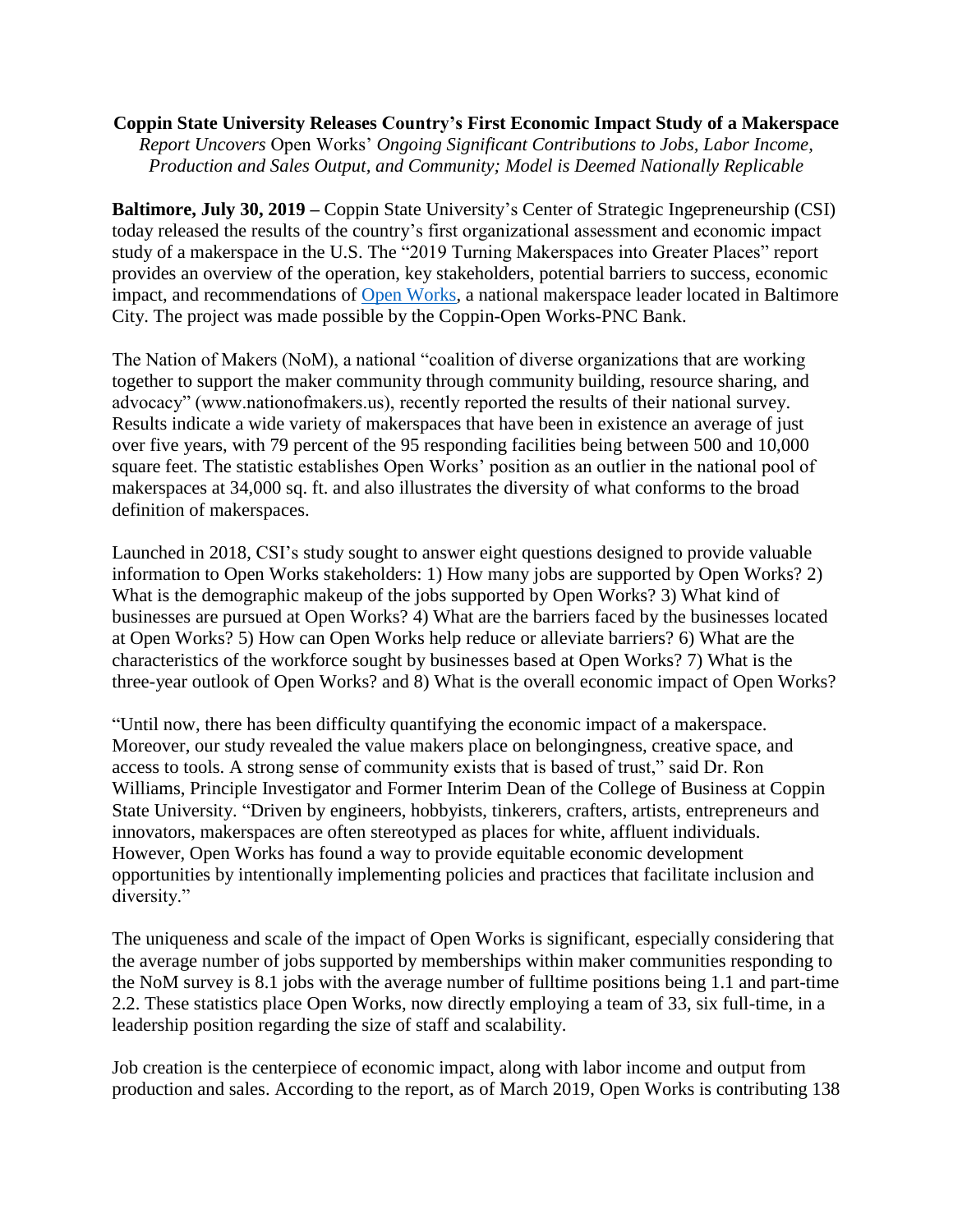jobs to the Maryland economy and 114 jobs to the Baltimore economy, a combined \$8.5 million in state and local income, and a combined \$17.9 million in state and local output. In addition, there is a \$7 return to the State and a \$5 return to the City for every operational \$1 spent at Open Works.

"The U.S. maker movement is entering a new phase, making the leap from a primarily hobbyist activity to an engine for grassroots economic development," said Will Holman, Executive Director Open Works. "Open Works not only gives small companies access to tools and a place to work, we are also training their future workforce, providing access to investment capital, and building markets for our makers' products."

The study reveals that the largest sectoral benefits in terms of total jobs arise in the education sector, with 38.5 jobs projected. In the second spot, the woodworking sector yields a total of 16 additional jobs while the architectural and engineering sector adds 10.4 Baltimore jobs. The apparel sector adds a total of six City of Baltimore jobs and the remaining sectors on the list add three or four permanent jobs each.

Further, the education sector gains \$1.1 million in labor income. Architectural and engineering workers gain \$758,044 in income and the woodworking, furniture and millwork sector adds \$251,636, reversing the order seen in the previous table. Landscape and related services contribute \$214,683 to labor income and the photographic services sector adds \$101,234. The insurance sector gains \$98,672 in additional labor income. Although the job gain in the hospital sector is small, the gain in labor income places this sector on the chart with \$65,320 in labor income added to the Baltimore City economy. Independent artists add \$64,217 in labor income—almost the same as the hospital sector—and four jobs. It is noted that some other sectors with larger contributions were omitted from the list due to confidentiality concerns.

"The study is groundbreaking in examining a community-embedded makerspace," added Holman. "It's not in a school, library, or on a college campus. That gives us a unique opportunity to assess the activity of neighborhood-level, city-level, and regional-level economic and social impact. That makes this a unique opportunity in Baltimore and nationally. It's a model that is can be replicated in rural and urban areas across the country through public/private partnerships."

The report indicates that Open Works has made a significant contribution to the entrepreneurial landscape of Baltimore and vicinity. Its impact is also experienced beyond the region as they emerge as a national pacesetter in the maker movement.

"The organization exhibits a blend of mission, vision, leadership, and strategic implementation that places it on a trajectory to influence small and medium-scale manufacturing for future decades and beyond," added Williams.

In addition to the prevalence of "communityship," (Mintzberg, 2017, p. 5) Open Works demonstrates national leadership in diversity and inclusion indicators. There is evidence of intentional trust-building in many of their policies and practices. This distinction provides an opportunity for the Coppin-Open Works-PNC Bank Collaborative to forge trust frameworks for